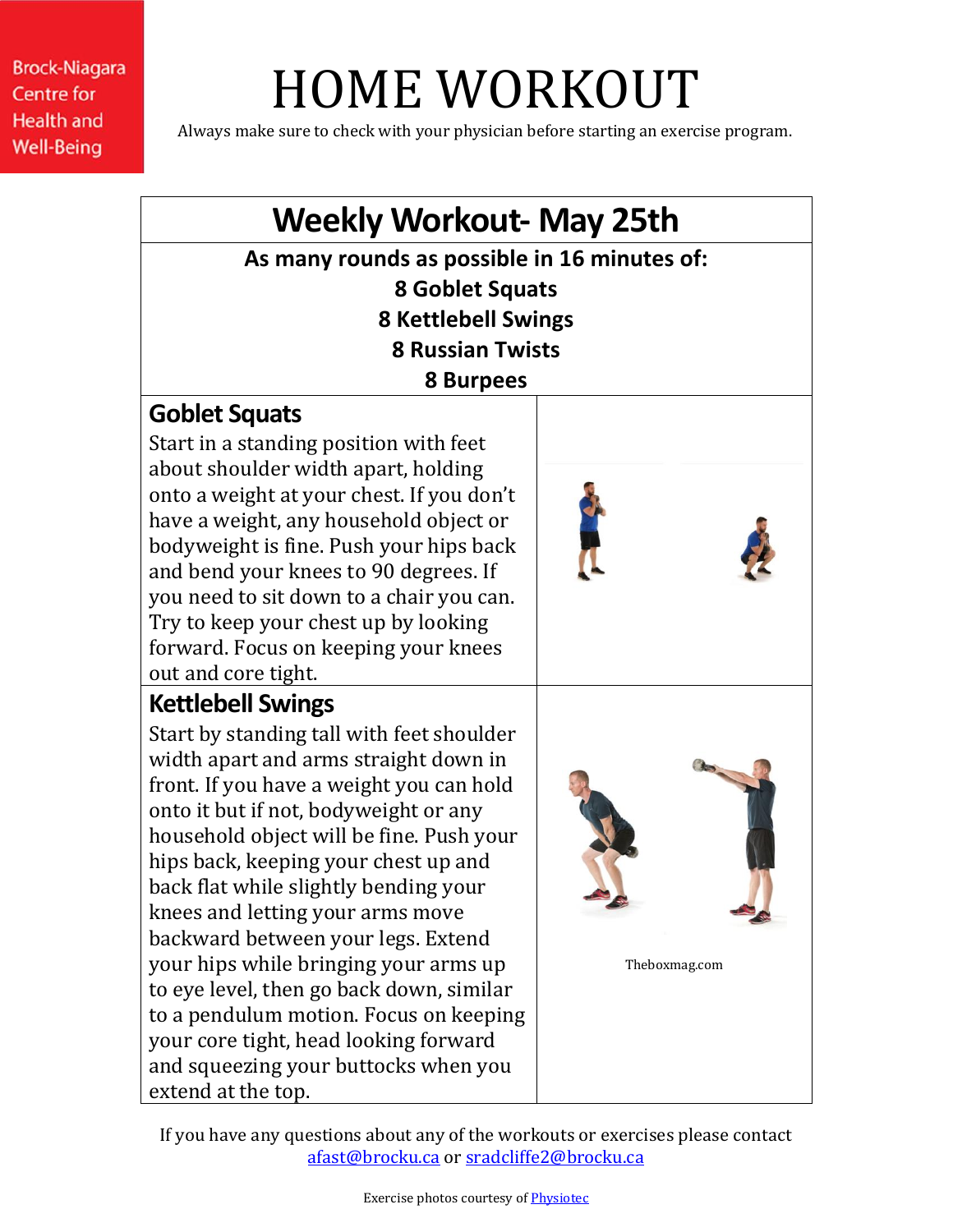# HOME WORKOUT

Always make sure to check with your physician before starting an exercise program.

#### **Russian Twists**

Sit on the ground with your feet out in front and knees bent. Lift your heels slightly off the ground and with your hands together, twist your torso from side to side. For added resistance, hold onto a weight or any household object you may have. If you need to keep your heels on the ground for more support you can.

### **Burpees**

Start in a standing position with feet about shoulder width apart, lower yourself down until your chest is on the ground by jumping or stepping your feet backwards. After you are on the ground, stand back up and extend your arms overhead. To modify, instead of lowering your body all the way to the ground, use a table, chair or couch to lower your chest to.

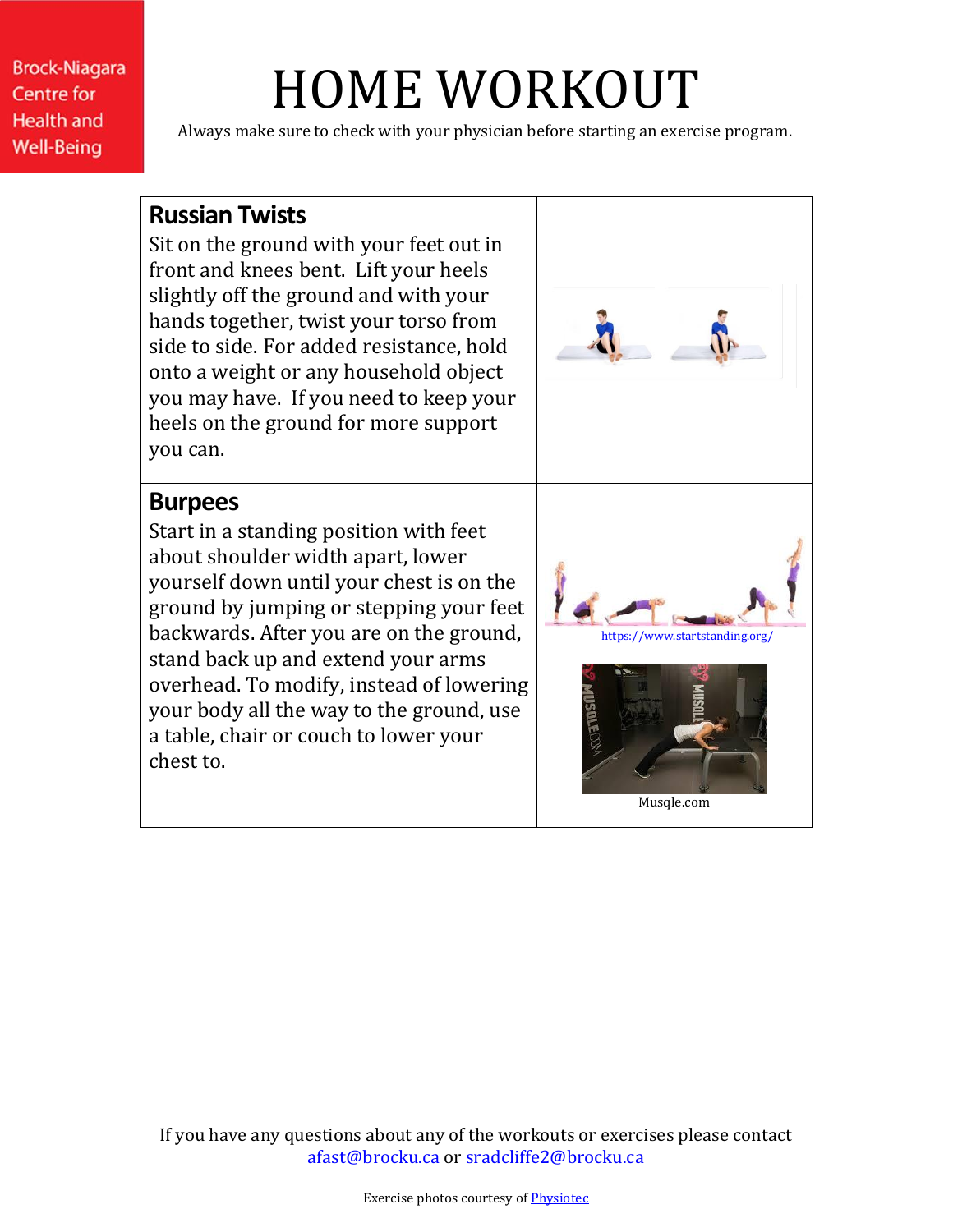# HOME WORKOUT

Always make sure to check with your physician before starting an exercise program.